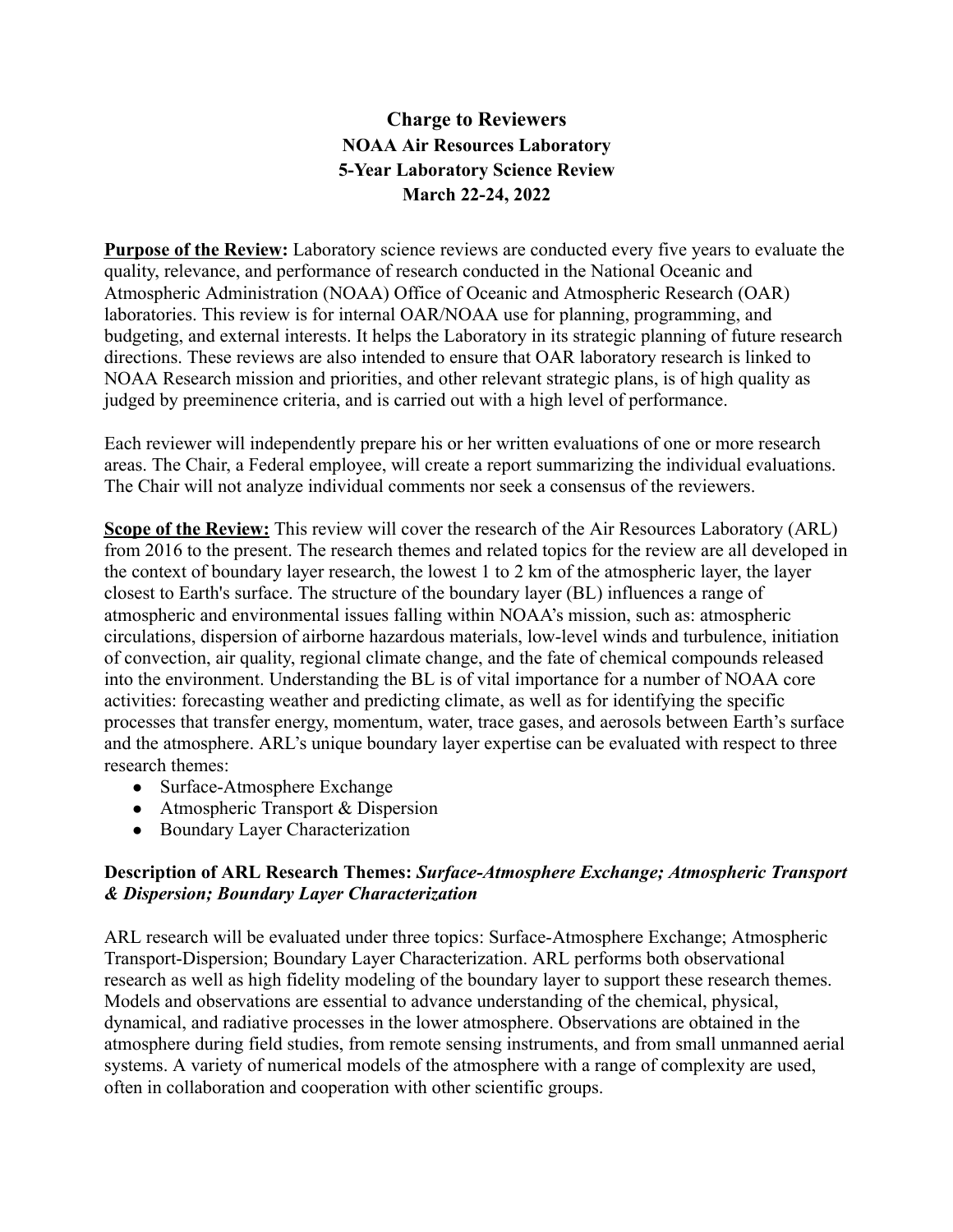### **Surface-Atmosphere Exchange**

*GOAL: Improved understanding of the Surface-Atmosphere interface where the exchanges of energy, momentum, moisture, gases, and aerosols take place and where weather and climate begin.*

Surface-atmosphere exchanges of momentum, energy, moisture, trace gases, and aerosols drive much of the dynamic behavior and composition of the atmosphere and thereby play a critical role in affecting weather, climate, and air quality. ARL's research in surface-atmosphere exchange aims to improve the representation and accuracy of these critical processes in NOAA's weather and climate models, including GEFS as well as UFS. Atmospheric aerosols affect weather and climate through impacts on radiative transfer and cloud microphysics. The inclusion of prognostic aerosol distributions in weather and climate models is an active area of current research and should lead to more realistic atmospheric simulations, especially for sub-seasonal to seasonal (S2S) forecasts and short-term impacts of heavy aerosol loadings (e.g., wildfires or dust). ARL produces emissions algorithms and datasets that are being used in regional and global models, and performs research to improve the accuracy and timeliness of these products.

ARL also performs aircraft and field measurements to better characterize the exchange of chemical species between the Earth's surface and the atmosphere. One example is the surface-atmosphere exchange of reactive nitrogen (nitrogen oxides and ammonia), which is highly uncertain and difficult to model, even though these species serve important roles in the formation of tropospheric ozone and aerosols, and their deposition to ecosystems can have harmful environmental consequences (e.g., eutrophication in coastal and inland waters and wetlands and reduced biodiversity in forests). ARL's research in this area improves scientific understanding of the processes that influence the exchange rates, which are then used to improve emissions and deposition modeling of these compounds on local and regional scales.

Other research activities in surface-atmosphere exchange include the Surface Energy Budget Network (SEBN), which provides valuable data and understanding on the factors that drive the exchange of energy and mass between the land and atmosphere, leading to an enhanced predictive understanding of interactions and feedbacks. Observations in the SEBN are continuous and long-term, and thereby contribute not only to current weather and climate diagnostics and model development, but also provide knowledge of land-atmosphere feedbacks and responses to infrequent but significant events such as a major drought, extreme heat, or cold waves.

## **Atmospheric Transport & Dispersion**

*GOAL: Understand the main processes that drive the transport and dispersion of harmful substances in the atmosphere not only to improve the quality of our modeling tools, but also to assess the uncertainties and applicability of those tools.*

ARL researches the processes that drive the transport and dispersion of harmful substances in the atmosphere in order to improve the quality of our modeling tools, and to assess the uncertainties and applicability of those tools. Investigation of the transport and dispersion of chemicals in the atmospheric BL serve to provide quantitative flow-visualization information that can lead to new insights and improvements in weather modeling.

HYSPLIT is the core engine of ARL's transport-dispersion modeling activities and it is one of the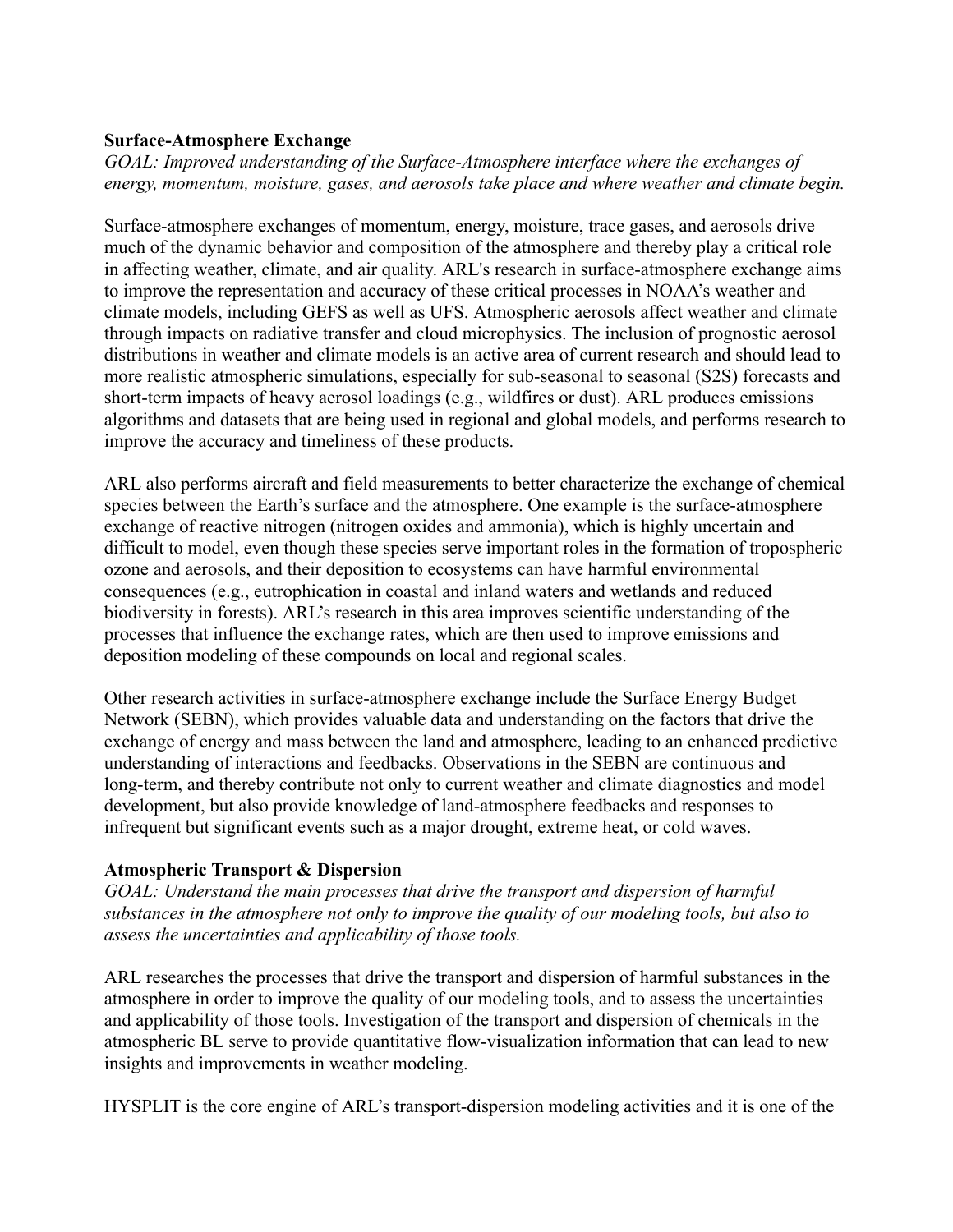most widely used models for atmospheric trajectory and dispersion calculations. Applications range from tracking and forecasting the release of radioactive material, wildfire smoke, windblown dust, or pollutants from various stationary and mobile emission sources, to forecasting allergens and volcanic ash. A HYSPLIT inverse system based on variational data assimilation and a Lagrangian dispersion transfer coefficient matrix has been developed and successfully applied to estimate plumes of volcanic ash, wildfire emissions, and Cesium-137 releases during the Fukushima nuclear accident. ARL is expanding the applications for the inverse modeling approach to estimate greenhouse gas emissions for climate mitigation purposes.

Model evaluation is crucial for developing improvements and in gaining confidence in models; atmospheric tracers are a primary way to evaluate the skill of dispersion models. ARL's intentional tracer studies provide a repository of data that includes meteorological model, tracer data, and statistical and graphical tools to evaluate model changes and determine the accuracy of the dispersion prediction. ARL is researching and developing new tracer compounds from a variety of ground-based, mobile and aerial platforms, and is working to replace SF6. Tracers of opportunity, chemical species emitted as a result of normal human activities, are used to expand the data against which HYSPLIT can be evaluated; sulfur dioxide (SO2) and carbon dioxide (CO2) emitted from power plants are examples of such tracers of opportunity.

NOAA supports, as a requirement of the Paris Climate agreement, a Global Stocktake which will assess the international progress in reducing greenhouse gas (GHG) emissions and mitigating the climate impacts. ARL's characterization and modeling capabilities can be used to create an independent, transparent evaluation of GHG emissions and changes in emissions at various scales.

#### **Boundary Layer Characterization**

*GOAL: Improve Boundary Layer parameterizations, both short and long term, for weather and climate predictions to provide accurate meteorological state variable observations such as temperature, wind direction and speed, humidity, soil moisture.*

Accurate meteorological observations of air temperature, precipitation, relative humidity, and soil moisture and temperature, constitute the backbone of ARL's endeavor to develop and improve BL parameterizations for weather and climate predictions. Short and long-term measurements are part of carefully designed networks and planned observation campaigns. In addition, new technological advances are pursued in order to decrease uncertainties and improve spatial and temporal coverage. ARL maintains the U.S. Climate Reference Network (USCRN) for continuous, high-quality, long-term scientific observations of the global environment which consists of 139 stations across the conterminous US (114 stations), Alaska (23 stations), and Hawaii (2 stations). The USCRN is critical for defining the current state of the Earth's integrated environmental system, and in particular, the constantly changing conditions of the atmosphere, hydrosphere, and biosphere through long-term climate observations that are necessary to document climate change trends for the United States. Additionally, the USCRN provides high-quality surface data for use by National Weather Service Weather Forecast Offices in support of their forecasting and warning operations.

ARL is leading research to understand how data acquired by small unmanned aircraft systems (sUAS) can be validated and used to better understand BL evolution during the formation of severe storms, and how sUAS platforms can be used to measure mesoscale patterns and trends in the atmosphere. ARL mesonets in the western US – a long-term partnership with the U.S. Department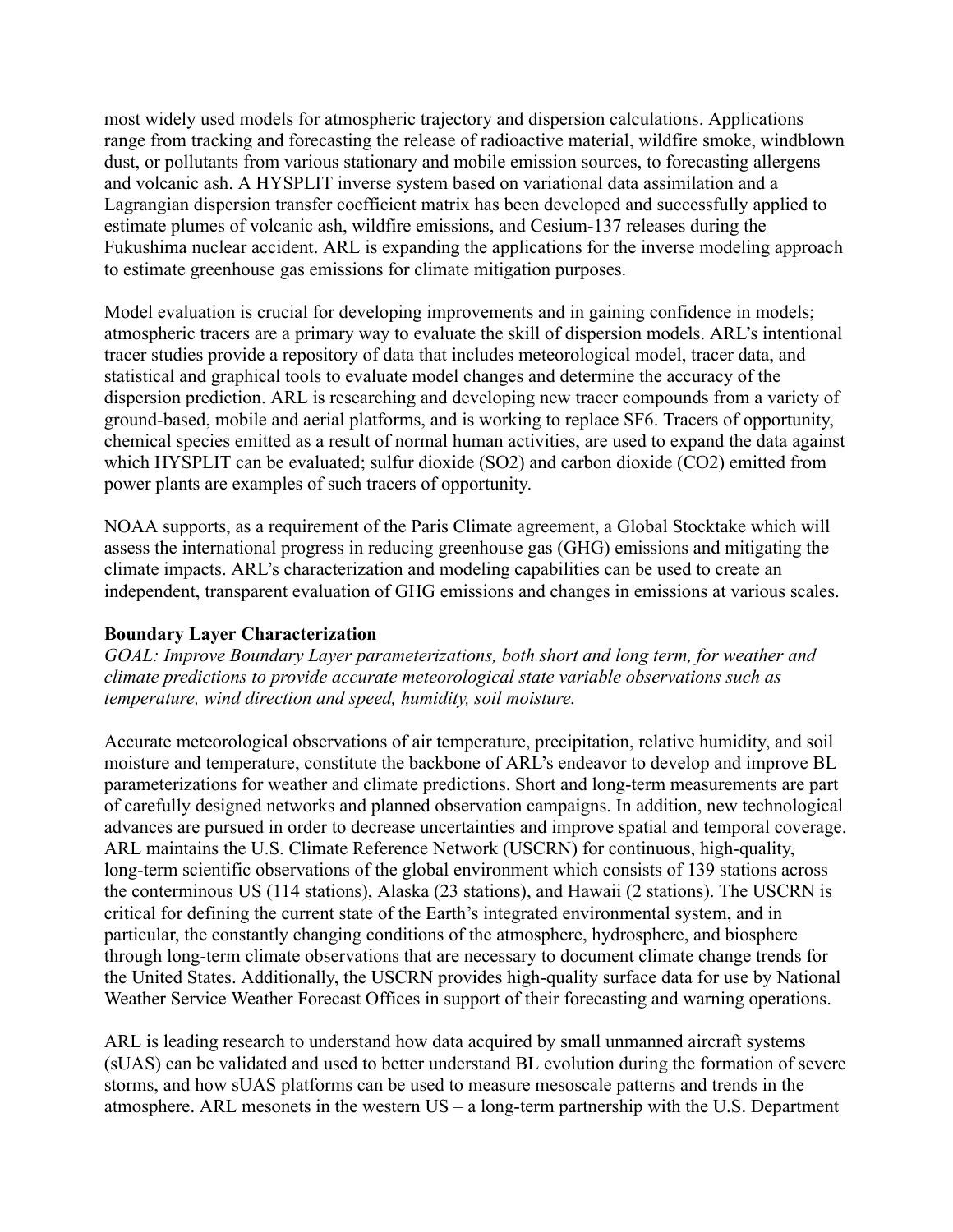of Energy (DOE) – collect BL data and are used to develop industry specific daily weather forecasts, provide weather surveillance for weather-related safety advisories, and conduct wind flow studies over complex terrain.

ARL, in collaboration with several OAR labs, is developing a series of heavily instrumented supersites to focus on boundary layer measurements from both the physical and chemical points of view. These sites will include boundary layer height, turbulence, meteorology, components of the surface energy budget to provide input of heat and moisture to the atmosphere, and chemistry measurements that will characterize specific locations and seasons for better understanding of the BL behavior over a variety of environmental conditions.

# **Evaluation Guidelines:**

For each research area reviewed, each reviewer will provide one of the following overall ratings:

- Highest Performance -- Laboratory greatly exceeds the Satisfactory level and is outstanding in almost all areas.
- Exceeds Expectations -- Laboratory goes well beyond the Satisfactory level and is outstanding in many areas.
- Satisfactory -- In general, Laboratory meets expectations and the criteria for a Satisfactory rating.
- Needs Improvement -- In general, Laboratory does not reach expectations and does not meet the criteria for a Satisfactory rating. The reviewer will identify specific problem areas that need to be addressed.

In addition to the overall ratings for each research area, if possible, also assign one of these ratings for the subcategories of Quality, Relevance, and Performance within the research area reviewed. The narrative below provides descriptions of the criteria, evaluation questions to consider, and indicators. The scoring matrix in the appendix to this document summarizes this information.

1. **Quality:** Evaluate the quality of the Laboratory's research and development. Assess whether appropriate approaches are in place to ensure that high quality work will be performed in the future. Assess progress toward meeting OAR's goal to conduct preeminent research as listed in the "Indicators of Quality."

# **Quality Rating Criteria:**

- *Satisfactory* rating -- Laboratory scientists and leadership are often recognized for excellence through collaborations, research accomplishments, and national and international leadership positions. While good work is done, Laboratory scientists are not usually recognized for leadership in their fields.
- *Needs Improvement* rating -- In general, Laboratory does not reach expectations and does not meet the criteria for a *Satisfactory* rating. The reviewer will identify specific problem areas that need to be addressed.

# **Evaluation Questions to consider:**

- Does the Laboratory conduct preeminent research? Are the scientific products and/or technological advancements meritorious and significant contributions to the scientific community?
- How does the quality of the Laboratory's research and development rank among similarly sized Research and Development (R&D) programs in other U.S. federal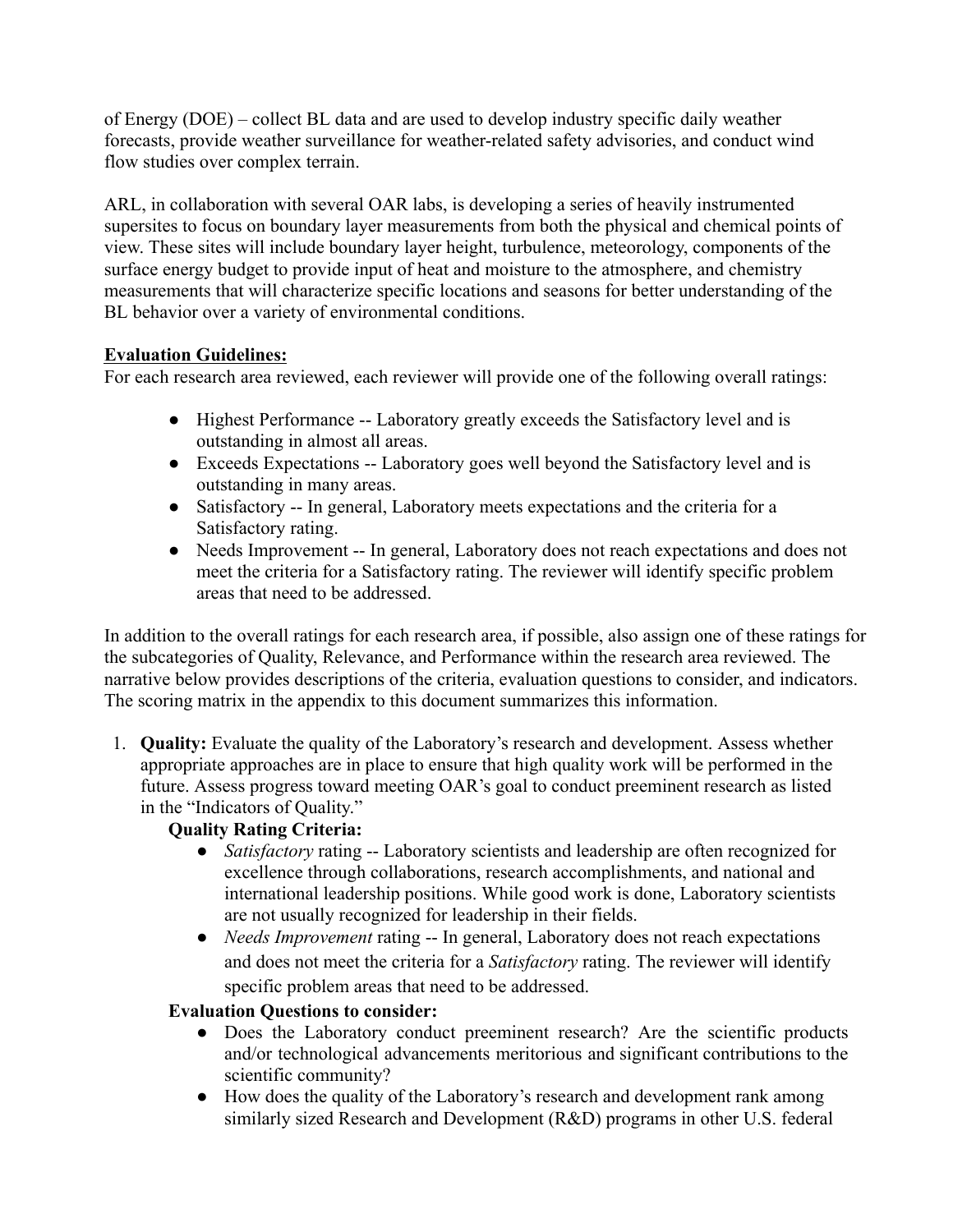agencies? Other science agencies/institutions?

- Are appropriate approaches in place to ensure that high quality work will be done in the future?
- Do Laboratory researchers demonstrate scientific leadership and excellence in their respective fields (e.g., through collaborations, research accomplishments, externally funded grants, awards, membership and fellowship in societies)?

**Indicators of Quality:** Indicators can include, but not be limited to the following (note: not all may be relevant to each Laboratory)

- A Laboratory's total number of refereed publications per unit time and/or per scientific Full Time Equivalent scientific staff (FTE).
- A list of technologies (e.g. observing systems, information technology, numerical modeling algorithms) transferred to operations/application and an assessment of their significance/impact on operations.
- The number of citations for a lab's scientific staff by individual or some aggregate.
- A list of awards won by groups and individuals for research, development, and/or application.
- Elected positions on boards or executive level offices in prestigious organizations (e.g., the National Academy of Sciences, National Academy of Engineering, or fellowship in the American Meteorological Society, American Geophysical Union or the American Association for the Advancement of Science etc.).
- Service of individuals in technical and scientific societies such as journal editorships, service on U.S. interagency groups, service of individuals on boards and committees of international research-coordination organizations.
- A measure (often in the form of an index) that represents the value of either individual scientists or the Laboratory's integrated contribution of refereed publications to the advancement of knowledge (e.g., Hirsch Index).
- Evidence of collaboration with other national and international research groups, both inside and outside of NOAA including Cooperative Institutes and universities, as well as reimbursable support from non-NOAA sponsors.
- Significance and impact of involvement with patents, invention disclosures, Cooperative Research and Development Agreements and other activities with industry.
- Other forms of recognition from NOAA information customers such as decisionmakers in government, private industry, the media, education communities, and the public.
- Contributions of data to national and international research, databases, and programs, and involvement in international quality-control activities to ensure accuracy, precision, inter-comparability, and accessibility of global data sets.
- 2. **Relevance**: Evaluate the degree to which the research and development is relevant to NOAA's mission and of value to the Nation.

# **Relevance Rating Criteria:**

- *Satisfactory* rating -- The R&D enterprise of the Laboratory shows linkages to NOAA's Research mission and priorities and Research Plan, and is of value to the Nation.
- *Needs Improvement* rating -- In general, Laboratory does not reach expectations and does not meet the criteria for a *Satisfactory* rating. The reviewer will identify specific problem areas that need to be addressed.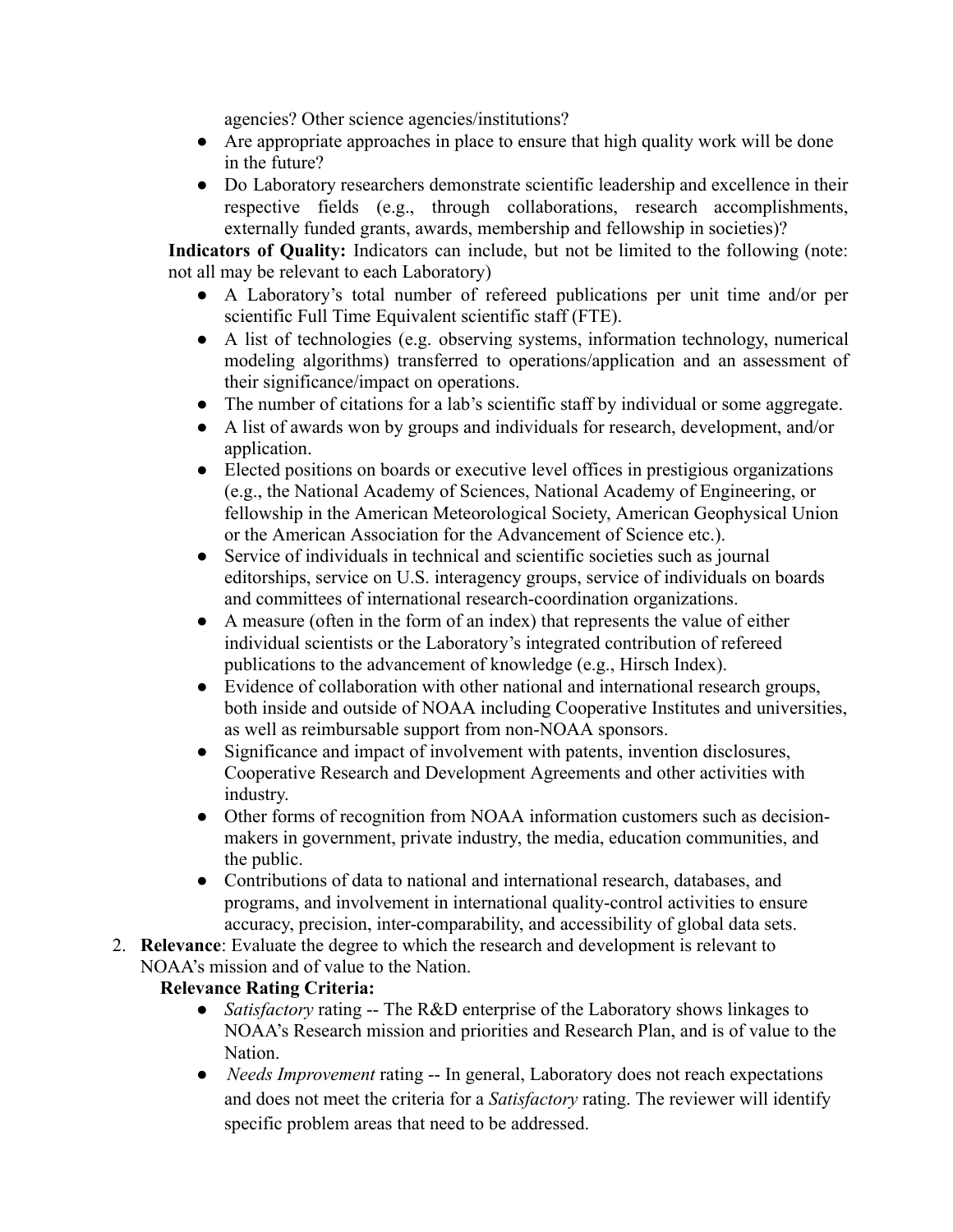### **Evaluation Questions to consider:**

- Does the research address existing (or future) societally relevant needs (national and international)? Is the research driven and engaged by stakeholders? Are customers/users engaged to ensure relevance/usability of the research? Is project success determined by the Lab's contributions?
- How well does it address issues identified in NOAA strategic documents and research plans or other policy or guiding documents?
- How does the Laboratory foster an environmentally literate society and the future environmental workforce? What is the quality of outreach and education programming and products?
- Are there R&D topics relevant to national needs that the Laboratory should be pursuing but is not? Are there R&D topics in NOAA and OAR plans that the Laboratory should be pursuing but is not?

**Indicators of Relevance:** Indicators can include, but not be limited to the following (note: not all may be relevant to each Laboratory)

- Results of written customer survey and interviews
- A list of research products, information and services, models and model simulations, and an assessment of their impact by end users, including participation or leadership in national and international state-of-science assessments.
- 3. **Performance**: Evaluate the overall effectiveness with which the Laboratory plans and conducts its research and development, given the resources provided, to meet NOAA's Research mission and priorities and the needs of the Nation. The evaluation will be conducted within the context of three sub-categories: **a) Research Leadership and Planning, b) Efficiency and Effectiveness, c) Transition of Research to Applications (when applicable and/or appropriate)**.

## ➢ **Performance Rating Criteria:**

- *Satisfactory* rating
	- o The Laboratory generally has documented scientific objectives and strategies through strategic and implementation plans (e.g., Annual Operating Plan) and a process for evaluating and prioritizing activities.
	- o The Laboratory management generally functions as a team and works to improve the operation of the Laboratory.
	- o The Laboratory usually demonstrates effectiveness in completing its established objectives, milestones, and products.
	- o The Laboratory often works to increase efficiency (e.g., through leveraging partnerships).
	- o The Laboratory is generally effective and efficient in delivering most of its products/outputs to applications, operations or users.
- *Needs Improvement* rating -- In general, Laboratory does not reach expectations and does not meet the criteria for a *Satisfactory* rating. The reviewer will identify specific problem areas that need to be addressed.
- A. **Research Leadership and Planning**: Assess whether the Laboratory has clearly defined objectives, scope, and methodologies for its key projects.

➢ **Evaluation Questions to consider:**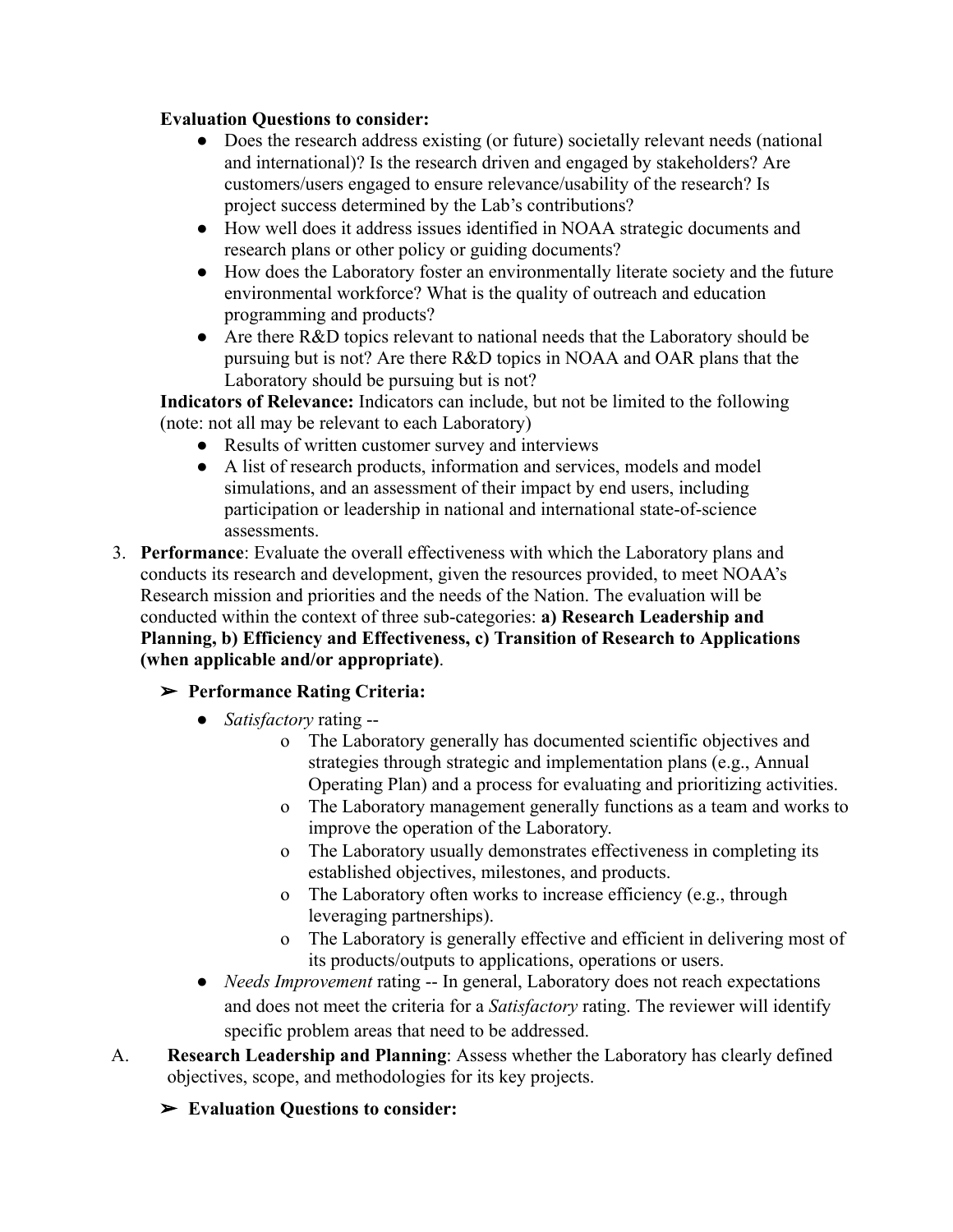- Does the Laboratory have clearly defined and documented scientific objectives, rationale and methodologies for key projects?
- Does the Laboratory have an evaluation process for projects: selecting/continuing those projects with consistently high marks for merit, application, and priority fit; ending projects; or transitioning projects?
- Does the laboratory have the leadership and flexibility (i.e., time and resources) to respond to unanticipated events or opportunities that require new research and development activities?
- Does the Laboratory have commitment to OAR values, namely scientific integrity and diversity, equity, and inclusion?
- Does the Laboratory provide effective scientific leadership to and interaction with NOAA and the external community on issues within its purview?
- Does Laboratory management function as a team and strive to improve operations? Are there institutional, managerial, resource, or other barriers to the team working effectively?
- Has the Laboratory effectively responded to and/or implemented recommendations from previous science reviews?
- ➢ **Indicators of Leadership and Planning:** Indicators can include, but not be limited to, the following (Note: Not all may be relevant to each Laboratory).
	- Laboratory Strategic Plan
	- Program/Project Implementation Plans.
	- Active involvement in NOAA planning and budgeting process.
	- Final report of implementation of recommendations from previous Laboratory review.
- **B. Efficiency and Effectiveness:** Assess the efficiency and effectiveness of the Laboratory's research and development, given the Laboratory's goals, resources, and constraints and how effective the Laboratory is in obtaining needed resources through NOAA and other sources.
	- ➢ **Evaluation Questions to consider:**
		- Does the Laboratory execute its research in an efficient and effective manner given the Laboratory goals, resources, and constraints?
		- Is the Laboratory organized and managed to optimize the conduct and planning of research, including the support of creativity? How well integrated is the work with NOAA's and OAR's planning and execution activities? Are there adequate inputs to NOAA's and OAR's planning and budgeting processes?
		- Is the proportion of the external funding appropriate relative to its NOAA base funding?
		- Is the Laboratory leveraging relationships with internal and external collaborators and stakeholders to maximize research outputs?
		- Are human resources adequate to meet current and future needs? Is the Laboratory organized and managed to ensure diversity in its workforce? Does the Laboratory provide professional development opportunities for staff?
		- Are appropriate resources and support services available? Are investments being made in the right places?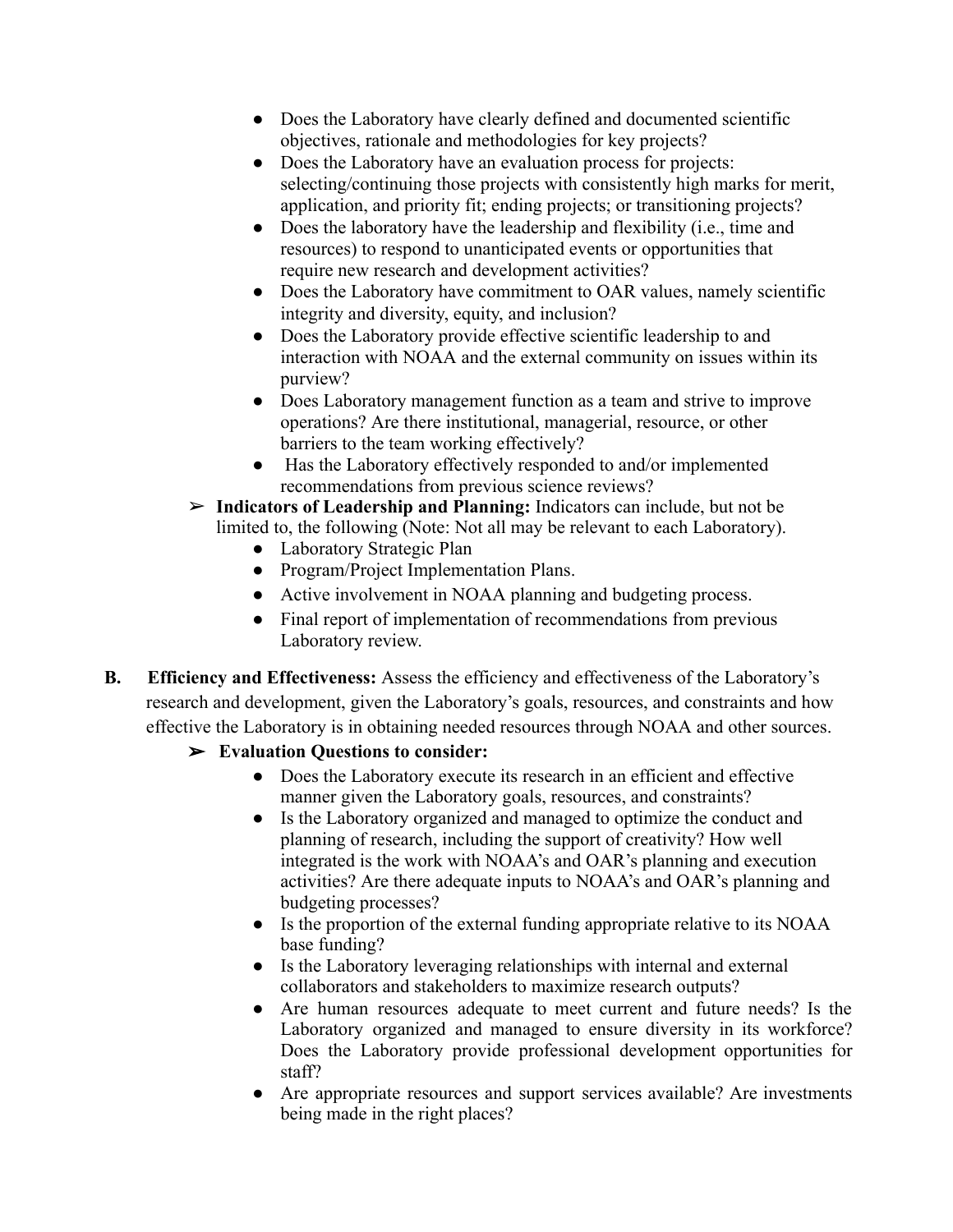- Is infrastructure sufficient to support high quality research and development?
- Are projects on track and meeting appropriate milestones and targets? What processes does management employ to monitor the execution of projects?
- ➢ **Indicators of Efficiency and Effectiveness:** Indicators can include, but not be limited to, the following (Note: Not all may be relevant to each Laboratory).
	- a. List of active collaborations
	- b. Funding breakout by source
	- c. Lab demographics
- **C. Transition of Research to Applications**: How well has the Laboratory delivered products and communicated the results of their research? Evaluate the Laboratory's effectiveness in transitioning and/or disseminating its research and development into applications (operations and/or information services).

#### ➢ **Evaluation Questions to consider:**

- How well is the transition of research to applications and/or dissemination of knowledge planned and executed?
- Are end users of the research and development involved in the planning and delivery of applications and/or information services? Are they satisfied?
- Are the research results communicated to stakeholders and the public?
- ➢ **Indicators of Transition:** Indicators can include, but not be limited to, the following (Note: Not all may be relevant to each Laboratory).
	- A. A list of technologies (e.g. observing systems, information technology, numerical modeling algorithms) transferred to operations/application and an assessment of their significance/impact on operations/applications.
	- B. Significance and impact of involvement with patents, Cooperative Research and Development Agreements (CRADAs) and other activities with industry, other sectors, etc.
	- C. Discussions or documentation from Laboratory stakeholders

#### **Proposed Schedule and Time Commitment for Reviewers:**

The review will be conducted on March 21-25, 2022. Prior to the review, two teleconferences are planned, the first with the OAR Deputy Assistant Administrator for Science, who will be the liaison with the review team and for the completion of the report. The goal of the first teleconference will be to discuss the charge to you, the reviewer, as well as the scope of the review, focus areas for the review questions to be addressed, and initial information provided to reviewers that addresses the questions. In the second phone call we will discuss the draft review agenda and the reporting form for reviewers to use for their evaluations. During both calls, we ask that you as a reviewer identify any additional information needs. All relevant information requested by the review team will be provided to the review team as soon as the information is available and will also be posted on the review website at least two weeks before the review and prior to the second pre-review teleconference with the review team.

Each reviewer is asked to independently prepare their written evaluations on each research theme, including an overall rating for the theme and provide these to the Chair with a copy to the OAR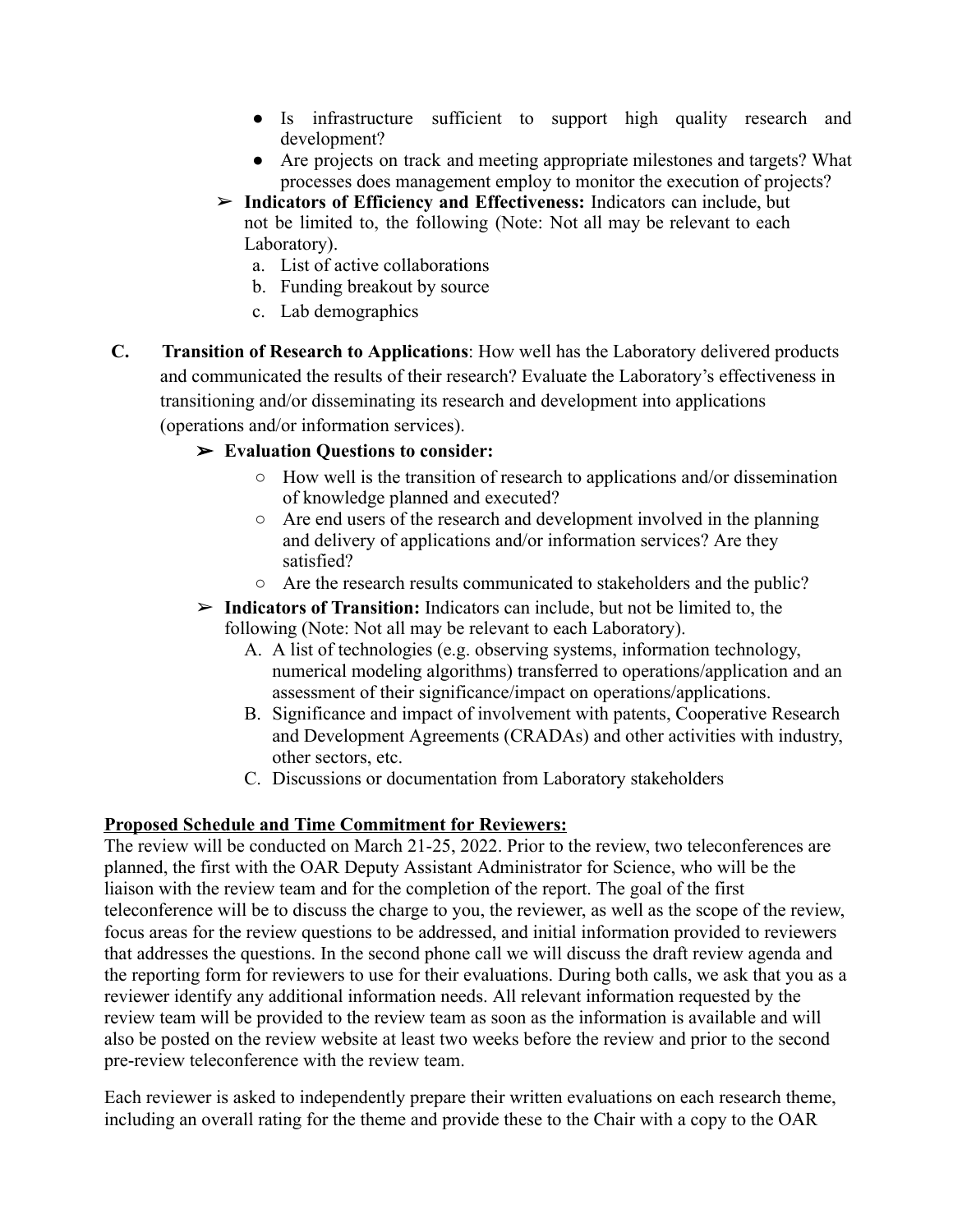Strategic Management Team (oar.hq.smt@noaa.gov). The Chair, a Federal employee, will create a report summarizing the individual evaluations. The Chair will not analyze individual comments or seek a consensus of the reviewers. We request that within 45 days of the review, the review team provide the draft summary report to the Deputy Assistant Administrator, OAR. Once the report is received, OAR staff will review the report to identify any factual errors and will send corrections to the review team. The final individual evaluations and the summary report are to be submitted to the Assistant Administrator, OAR.

### **Review Team Resources:**

OAR will provide resources necessary for the review team to complete its work. Information to address each of the Laboratory's research themes to be reviewed will be prepared and posted on a public review website. Preliminary information will be compiled and posted before the first teleconference meeting and the second major update, which includes final review presentations and materials, will be provided prior to the second teleconference. A copy of all the information on the website will also be provided to reviewers at the review.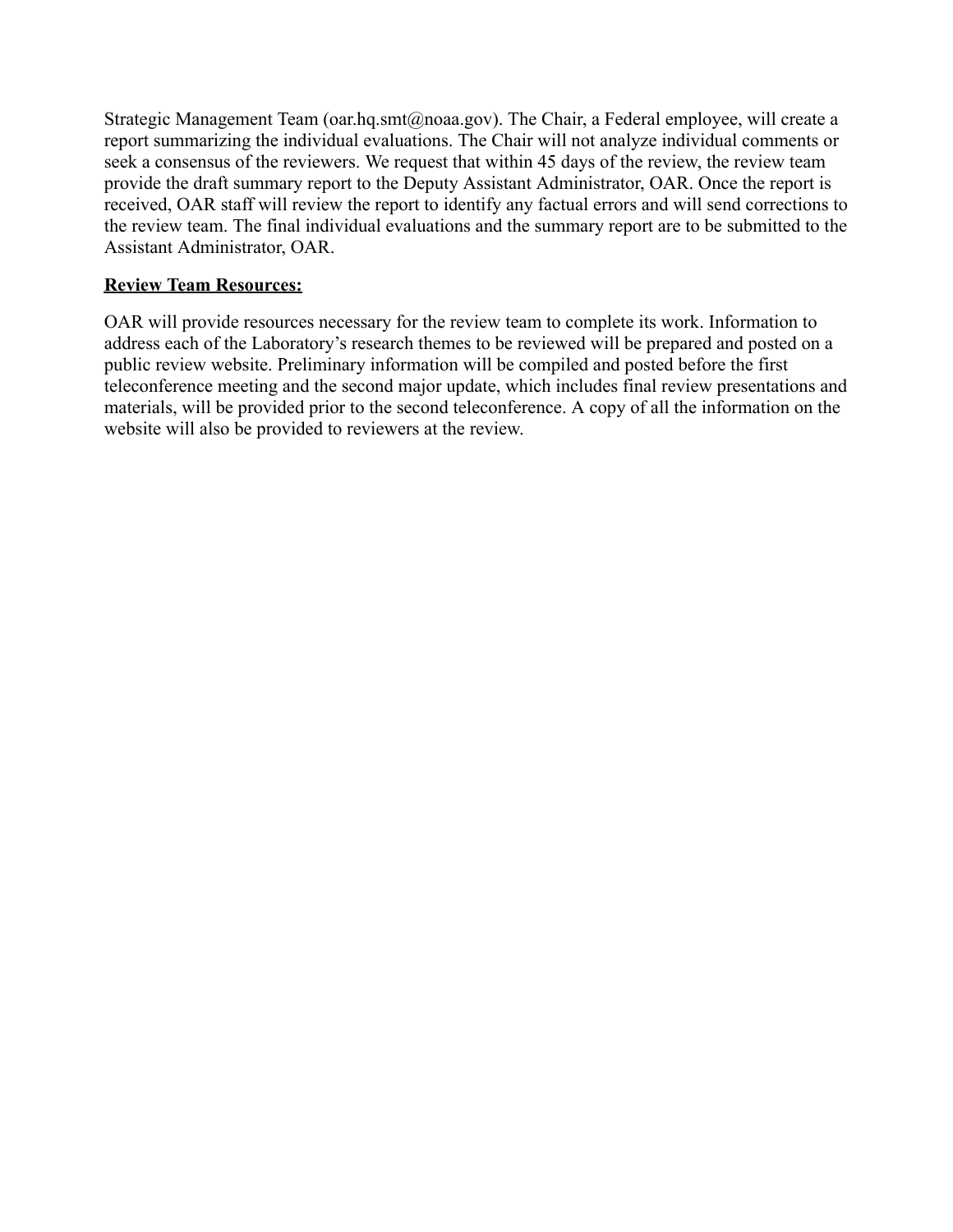# **Appendix: Scoring Matrix**

| Quality is a measure of the novelty, soundness, accuracy, and reproducibility of a specific body of research. |  |  |
|---------------------------------------------------------------------------------------------------------------|--|--|
|                                                                                                               |  |  |

| <b>QUALITY</b>                                             | <b>Needs</b>                                                                                                                                                              | Satisfactory                                                                                                                                                                                 | <b>Exceeds Expectations</b>                                                                                                   | <b>Highest Performance</b>                                                                                                |
|------------------------------------------------------------|---------------------------------------------------------------------------------------------------------------------------------------------------------------------------|----------------------------------------------------------------------------------------------------------------------------------------------------------------------------------------------|-------------------------------------------------------------------------------------------------------------------------------|---------------------------------------------------------------------------------------------------------------------------|
| <b>Element</b>                                             | Improvement                                                                                                                                                               |                                                                                                                                                                                              |                                                                                                                               |                                                                                                                           |
| <b>Novelty</b>                                             | Scientific products<br>are duplicative                                                                                                                                    | Scientific products<br>add to the field                                                                                                                                                      | Scientific products<br>contribute significantly to<br>the field                                                               | Scientific products are<br>breakthrough<br>advancements                                                                   |
| Soundness,<br>accuracy, and<br>reproducibility             | Science produced is<br>not sound, accurate,<br>or reproducible                                                                                                            | Science produced is<br>sound, accurate, and<br>reproducible                                                                                                                                  | Science produced<br>exceeds expectations in<br>soundness, accuracy, and<br>reproducibility                                    | Science is top ranked<br>among research<br>intuitions                                                                     |
| Publications*                                              | Few publications                                                                                                                                                          | A modest number of<br>publications in<br>respected journals<br>relative to staff size                                                                                                        | Large number of<br>publications relative to<br>staff size in top journals.<br>Large number of citations                       | Multiple bibliometric<br>indicators show very<br>high value of research to<br>advancement of<br>knowledge                 |
| <b>Technology</b><br>Development*                          | Few or no<br>technologies (e.g.,<br>observing systems,<br>information<br>technology,<br>numerical modeling<br>algorithms)<br>transferred to<br>operations/applicati<br>on | Multiple technologies<br>transferred to<br>operations/applicatio<br>n and assessment<br>shows positive<br>impacts.                                                                           | Multiple technologies<br>transferred to<br>operations/application<br>and assessment shows<br>significant positive<br>impacts. | Numerous technologies<br>transferred to<br>operations/application<br>and assessment shows<br>transformational<br>impacts. |
| Data<br>Contributions*                                     | Little contribution to<br>data systems or poor<br>quality, inaccurate,<br>or inaccessible data                                                                            | Contributions of data<br>streams and<br>involvement in<br>developing databases<br>that are quality<br>controlled to ensure<br>accuracy, precision,<br>interoperability, and<br>accessibility | Prior column plus<br>contributions are<br>numerous and significant                                                            | Shows leadership in<br>developing or<br>contributing to data<br>streams with high<br>impact to society                    |
| <b>Outreach and</b><br>Communicatio<br>$\mathsf{ns}^*$     | Little outreach is<br>conducted,<br>communications are<br>unclear                                                                                                         | Outreach program<br>and products,<br>communications, and<br>education programs<br>fulfill basic needs                                                                                        | Outreach exceeds<br>expectations                                                                                              | Outreach and education<br>results in transforming<br>public behavior                                                      |
| <b>Scientists are</b><br>Leaders in their<br><b>Fields</b> | Researchers are not<br>represented in any<br>national or<br>international<br>leadership positions                                                                         | Researchers<br>participate actively in<br>national and<br>international<br>organizations but do<br>not have formal<br>leadership positions                                                   | Researchers in national<br>and international<br>leadership positions                                                          | Numerous researchers<br>in national and<br>international leadership<br>positions                                          |
| <b>Awards and</b><br><b>Recognitions</b>                   | Scientific work and<br>researchers have not<br>received awards or<br>other forms of<br>recognition.                                                                       | Scientific work and<br>researchers have<br>received awards /<br>recognition                                                                                                                  | Scientific work and<br>researchers have received<br>multiple, prestigious<br>awards / recognitions.                           | Scientific work and<br>researchers have<br>received numerous,<br>prestigious awards /<br>recognitions.                    |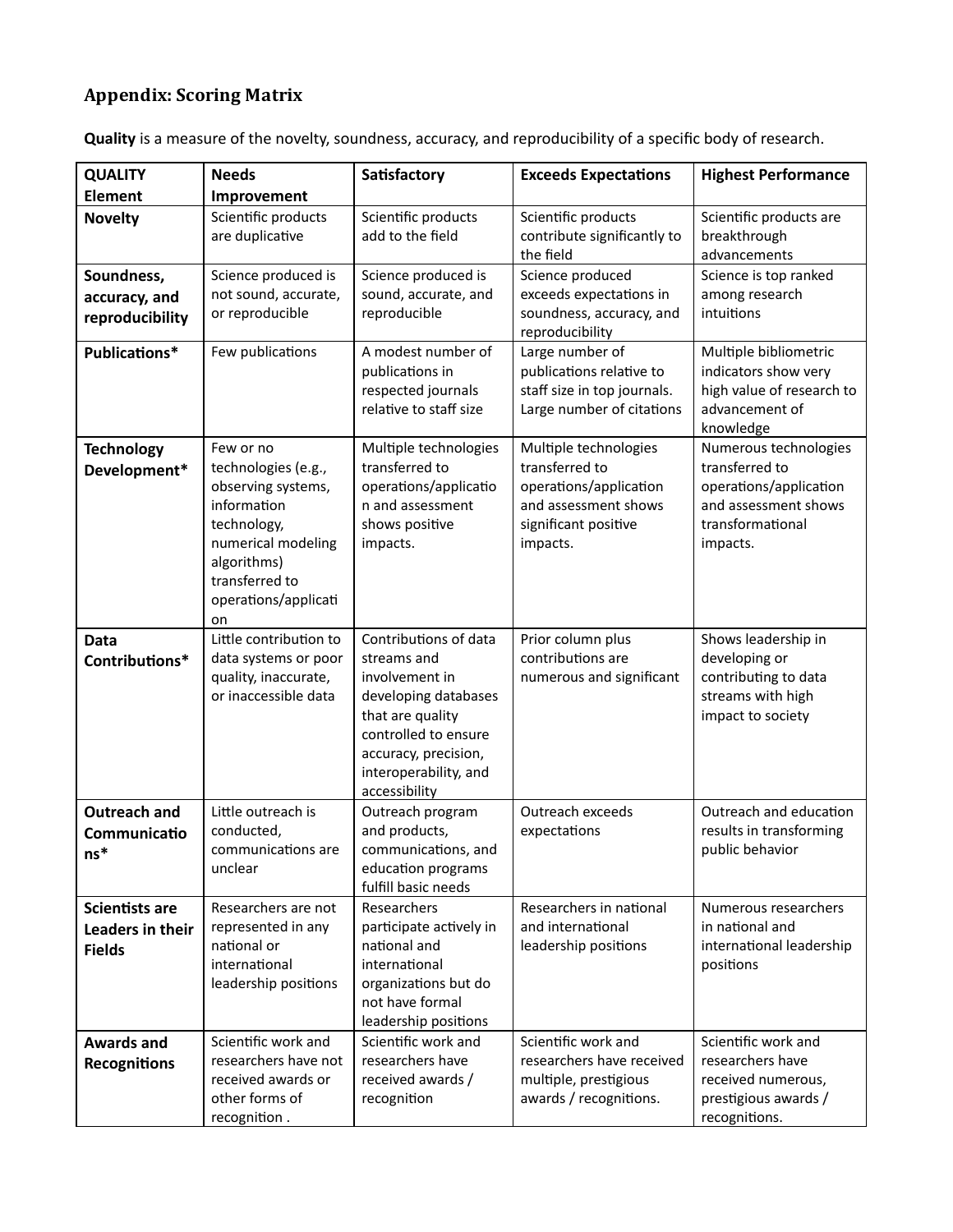\*WORK PRODUCT AREAS (Publications, Technology Development, Data Contributions, Outreach and Communications) - Not all of the work product areas are applicable to all labs/programs. For example, some labs may have lower publication rates but high transition rates. Reviewers should indicate the 2 to 4 work product areas on which they believe the lab/program should be scored for quality.

**Relevance** is a measure of how well a specific body of research supports NOAA's mission and the needs of users and the broader society.

| <b>RELEVANCE</b>                                        | <b>Needs</b>                                                                                                   | Satisfactory                                                                                                            | <b>Exceeds</b>                                                                                                                                                        | <b>Highest Performance</b>                                                                                                                                                |
|---------------------------------------------------------|----------------------------------------------------------------------------------------------------------------|-------------------------------------------------------------------------------------------------------------------------|-----------------------------------------------------------------------------------------------------------------------------------------------------------------------|---------------------------------------------------------------------------------------------------------------------------------------------------------------------------|
| <b>Element</b>                                          | Improvement                                                                                                    |                                                                                                                         | <b>Expectations</b>                                                                                                                                                   |                                                                                                                                                                           |
| <b>Mission Linkage</b>                                  | Research only<br>weakly linked to<br><b>NOAA</b> mission                                                       | Research linked to<br><b>NOAA</b> mission                                                                               | Research strongly<br>linked to NOAA<br>mission                                                                                                                        | Research achieves key<br>aspects of NOAA mission                                                                                                                          |
| <b>Strategic Plan</b><br>Linkage                        | Research only<br>weakly linked to<br>OAR and<br>lab/program<br>strategic plans                                 | Research linked to<br>OAR and<br>lab/program<br>strategic plans                                                         | Research strongly<br>linked to OAR and<br>lab/program strategic<br>plans                                                                                              | Research achieves key<br>aspects of OAR and<br>lab/program strategic<br>plans                                                                                             |
| <b>Value to Society</b>                                 | Research does not<br>address existing or<br>future societally<br>relevant needs                                | Research addresses<br>societal needs                                                                                    | Research is applied to<br>policy decisions,<br>improves operational<br>capabilities of NOAA's<br>service lines, and/or<br>results in inventions<br>for commercial use | Research improves<br>important policy decisions,<br>revolutionizes operational<br>capabilities, and/or results<br>in transformational<br>inventions for commercial<br>use |
| <b>Responsiveness</b><br>to Stakeholder<br><b>Needs</b> | Lab/program<br>develops products<br>intended to meet<br>stakeholder needs<br>but products do not<br>meet needs | Some efforts to<br>work with<br>stakeholder needs<br>but these are not<br>consistent<br>throughout the<br>activity area | Lab/program builds<br>trusted relationships<br>with stakeholders and<br>develops products<br>that meet their needs<br>and exceed<br>expectations                      | Lab/program continuously<br>engages with stakeholders<br>to deliver solutions with<br>high impact to<br>stakeholders and society                                          |